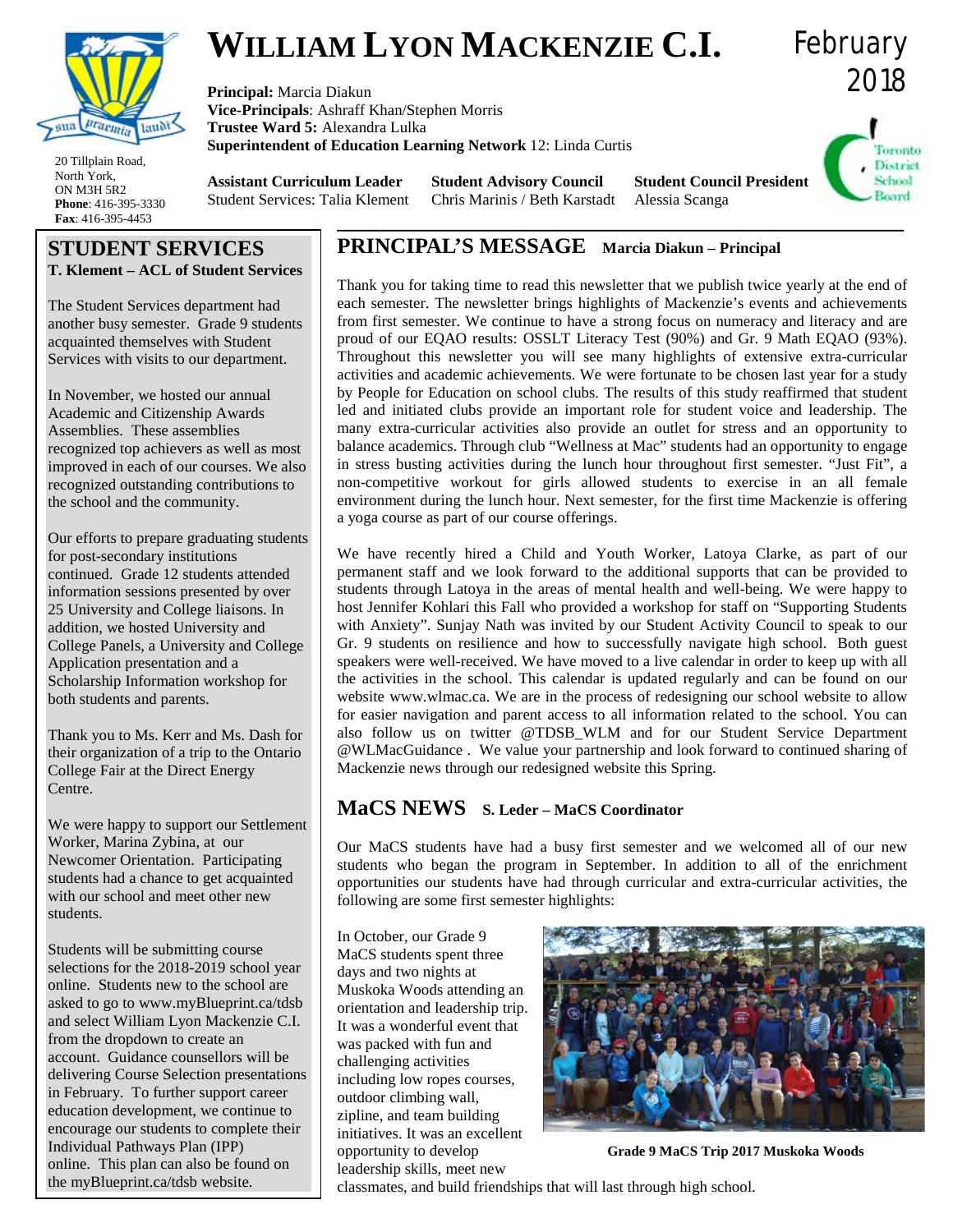### **MATHEMATICS DEPARTMENT A.Spiliopoulos– ACL of Mathematics I. Gugoiu – ACL of Numeracy & AP**

The contest dates for the Canadian Mathematics Competitions 2017/2018 (The Center for Education in Mathematics and Computing from the Faculty of Mathematics, University of Waterloo) are:

**Thursday February 15, 2018:** AMC 10/12B

**Tuesday February 27, 2018:** PASCAL CONTEST (Grade 9) CAYLEY CONTEST (Grade 10) FERMAT CONTEST (Grade 11)

**Wednesday April 11, 2018:** EUCLID CONTEST (Grade 12)

**Thursday April 12, 2018:** FRYER CONTEST (Grade 9) GALOIS CONTEST (Grade 10) HYPATIA CONTEST (Grade 11)

# **SOCIAL SCIENCE DEPARTMENT**

**J. Cade – ACL Canadian & World Studies S. Indiran – ACL of Social Science & Humanities**

It has been an exciting semester in the Canadian and World Studies, Social Science and Humanities departments. Once again, the Grade 10 History classes visited the Waterloo Region Museum and Doon Heritage Village. Students participated in a variety of activities where they learned about life in Canada in 1914. Also, the Grade 9 Geography classes visited the ROM's Rocks and Minerals exhibit, where they learned about managing Canada's resources. Finally, congratulations to Mackenzie's Mock Trial Club (Celine Kim, Beatrice Han, Gabby Chan and Mehak Shah) on an amazing Charter Challenge victory in the Ontario Justice Education Network's Charter Challenge. We are looking forward to the Spring challenge!



# **MaCS NEWS Continued … S. Leder – MaCS Coordinator**

A record number of parents and students attended our MaCS Information Night in November. We had approximately 700 applications from students interested in joining the MaCS Program in September 2018. We are busy processing those applications and would like to thank all of the MaCS students, teachers, support staff, and administrators who helped us with our Information Night, Testing day, and Application process.

Coming up in February, our Grade 10 MaCS students will be going to the Canadian Ecology Centre in Mattawa to participate in a high-tech Winter ecology program. The planning of the semester 2 Grade 11 and 12 MaCS trips, is also underway.

## **SCIENCE DEPARTMENT**

### **S. Devine – ACL of Science (General Science, Biology & Chemistry)**

It was another busy semester for the Science department at Mackenzie. Our classes participated in many exciting field trips including: a trip to the Kortright Centre for Conservation to study the biodiversity of a local stream, a trip to George Brown College to learn about possible career opportunities, and trips to the Ontario Science Centre to study optics and molecular genetics in bacteria and humans. The Mackenzie Science Club continued its tradition of organizing fun and engaging science-related activities for its members at multiple after school events. Some of our Grade 10 and 12 classes also began an exciting new partnership with Baycrest Centre for Geriatric Care. Experts from Baycrest ran workshops at Mackenzie on current areas of research in neurobiology, and students traveled to Baycrest to participate in an ideation session to brainstorm solutions to problems in two areas of focus: 1) Aging in Place – finding solutions that enable older adults with dementia to maximize their independence and 2) Cognitive Health – finding solutions that improve brain/cognitive health for aging adults. Students will continue their



research and submit their<br>ideas to the Toshiba ideas to the Toshiba ExploraVision competition. It has been a great first semester and we are looking forward to a successful second semester.

**Ideation workshop at Baycrest Centre for Geriatric Care**

# **DANCE, DRAMA, MUSIC and VISUAL ARTS DEPARTMENT**

**L. Cohen – ACL of Dramatic Arts/Music/Visual Arts/Dance**

The Arts staff and students have had an incredible first semester, with a wide variety of events and showcases already underway!

Remembrance Day marked the first showcase for the Performing Arts. Dance, Music, and Drama students captured the audiences' attention with poignant pieces. Dancers, musicians, and art displays wowed prospective Mackenzie students at Grade 8 Night. Drama students held lunch time performances, including an Improv Workshop and a Comedy Fundraiser. Visuals Arts has produced innovative pieces displayed throughout Mackenzie. Grade 12s piqued curiosity with text-based installations around the school. Grade 9s have explored environmentalism through recycled sculptural pieces. Grade 11s got into the Mactoberfest spirit by creating the haunted house.

The 2017 musical Cabaret featured singers, dancers, and actors teamed up with a live band to put on an amazing celebration of Broadway hits. The production was supported by an

incredible Tech/Stage Crew, and the Arts Council worked hard to bring it all together and transform the cafeteria into a true Cabaret theatre. Keep your eyes and ears open for more incredible work from the Arts in Semester 2!



**Remembrance Day Assembly**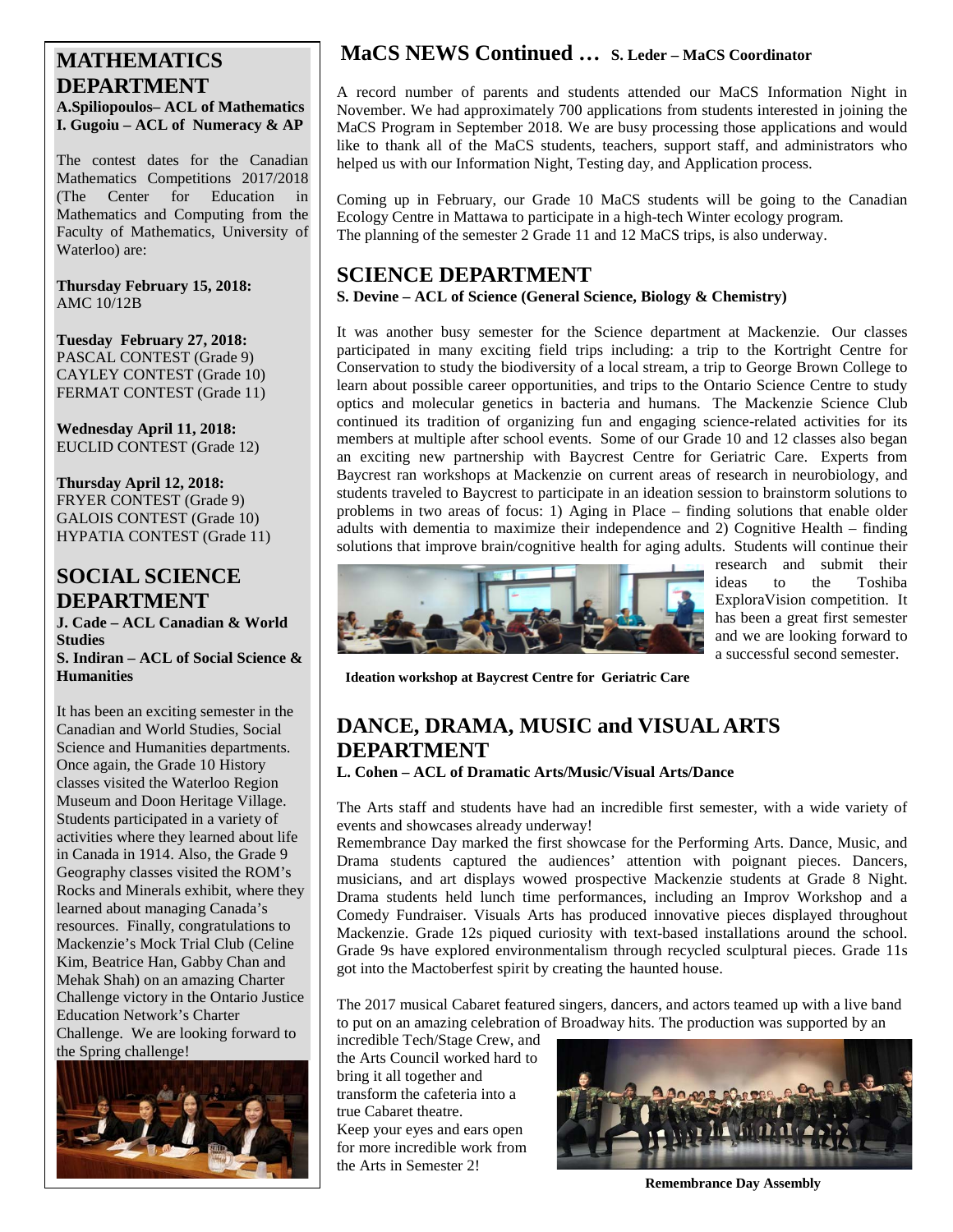## **ENGLISH DEPARTMENT F. Tebbutt – Acting ACL of English**



December was a busy month for everyone in the school, and the English department was no exception. Firstly, I would like to thank Mr. Kissoon who brought in journalist Sandra Martin to speak to Grade 11 and 12 classes to help them prepare for their culminating activities. Sandra has a lot of experience in the media industry and currently works for WE (formerly Free the Children). She spoke to our Grade 12s about how to create successful campaigns. Sandra showed students successful campaigns and led some thoughtful

discussion. She spoke to the Grade 11 students about interviewing skills. In Grade 11, students create a podcast with an interview segment. Sandra led students through examples of both good and bad interviews and discussed with students how they could fix the poor interview. All in all, students took away valuable lessons from an expert in media. We were very lucky to have Sandra visit us.

The next day we had the speech contest in the library. This is one of our most favourite days of the year as a department. We are proud and excited to have students share their feelings and ideas. This year we were very lucky to have Rafael Dev host. He is a previous winner and Student Council representative. He kept the audience entertained with his humour and insightful responses. Our Grade 9 winners were Sara Goldkind, who spoke about Aboriginal history and discrimination, and Owen Okhamafe, who spoke about the harmful stereotypes African Canadian women face. Our Grade 10 winners were Gerta Belotserkovsky, who spoke about how creepy Santa is, and Aaron Kizel, who ironically informed the audience on how to seem intelligent. Our Grade 11 group was the largest. We had thirteen speakers, so we chose three winners. They were: Riya Agrawal, who spoke about a near-death experience, Andrew Baglione, who told students how to cope when teaching old-timers about new technology, and Diego Preza Guevara, who spoke about the corruption in his home country of El Salvador. We are continually impressed by students' depth, charisma, and maturity. It is always a wonderful way to end the year. Our speakers always leave us thinking more deeply about our lives and the world. Thank you to all who shared their stories with us.

### **COMPUTER DEPARTMENT**

**V. Krasteva – ACL of Computer Studies & Technological Education**



Computer Studies and Computer Engineering students have had many opportunities for enrichment through participation in the Computer Programming Team as well as the VEX and LEGO robotics teams in the school.

The Computer Programming Team (CPT) organized and managed the first external online competition – MOOSE 2017 in December. The competition was open for students from other schools in Ontario and intended as preparation for the upcoming CCC and ECOO

competitions.

The VEX robotics team conducted an internal competition in January in preparation for the upcoming VEX challenge. Our last year champion robot team is working on the new LEGO challenge from Western University.

#### **BUSINESS DEPARTMENT and SCHOOL PARTNERSHIPS S. Rupke – ACL of Business Studies, Partnerships & Entrepreneurship**

#### *CBC Business Commentator Michael Hlinka visits Mr. Stoffman's Finance Class*



Our Grade 12 Finance Class had the privilege of welcoming Michael Hlinka who used his engaging personality to discuss numerous topics relating to money, finance, the economy and business careers. His experience as a CBC business commentator and as an instructor to CFA (Chartered Financial Analyst) candidates allowed him to help our class understand investments in far greater depth. The students showed a keen interest in Mr. Hlinka and we would like to thank him for visiting us. Keep investing!

## **INTERNATIONAL LANGUAGES AND ESL DEPARTMENT M. O'Brien – ACL of ESL & International Languages**

Our first semester of 2017-2018 has been full of hard work, fun and activities. The ESL Ambassadors' Club led by Le Nguyen, welcomed Mackenzie students new to Canada this September. In addition, the club hosted a newcomer orientation session in conjunction with Marina Zybina our Settlement Worker. We will continue to host events throughout the school year and look forward to our participation in Culturama in the Spring. In addition, our GLS course and our ESL E class have received weekly visits from Amy Forristal during which she leads our students on cross-cultural communication and leadership activities. Our leadership course for ESL students will be running in semester two and we have planned our yearly student-led equity workshop. This Spring, we are planning to take all ESL D classes to The Classical Theatre Project to see Romeo and Juliet. Additionally, we are hoping to take ESL students to the Toronto Zoo in May. The ESL department wishes everyone a great second semester.

The Modern Languages Department has had a busy year thus far. The French Club has been meeting regularly to practice speaking French and to learn about various aspects of Francophone culture. Additionally, there will be a trip to Montreal in the month of May 2018. Interest has been strong and the trip is almost full. The Spanish program continues to flourish under the guidance of Ms. Blejman-Kantor. We look forward to the Spanish Contest in the Spring of this school year.



**C. Martin-Jordache's French Club**